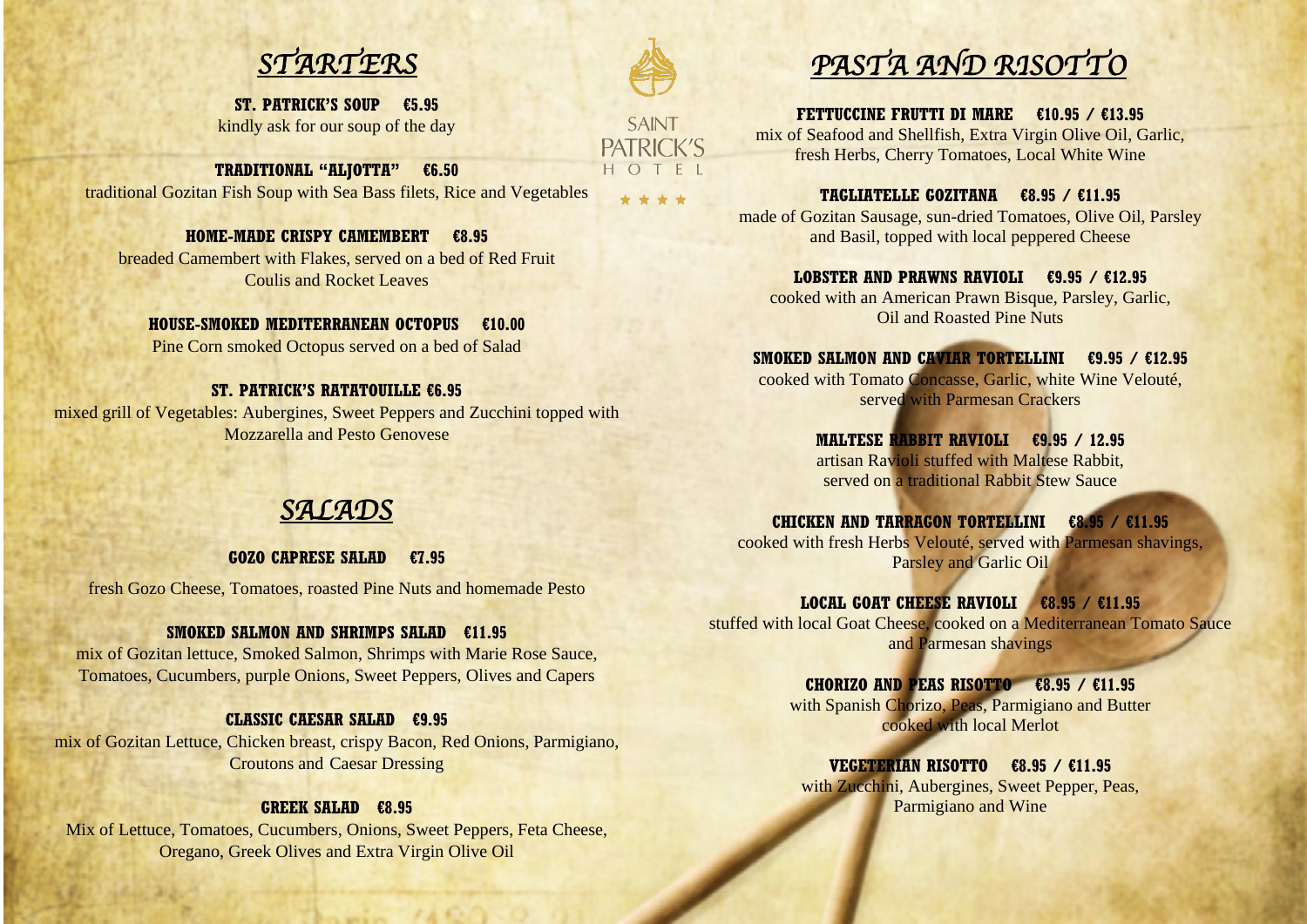**OUR MEAT'S** SAINT **OUR FISH** 

**GRILL PRIMIUM ANGUS RIBEYE (300G) €23.95** served with Mushroom or Pepper Sauce

**GRILL MILK-FED VEAL CUTLET (500G) €22.95** 36-week best cut Veal marinated with Lemon and Honey

**SLOW-COOKED CHICKEN BREAST €16.95** gratin with Tomato Sauce, Basil and Mozzarella

**LOCAL BRAISED PORK BELLY €16.95** slow raost Pork Belly over fried Apples and mashed Parsnips

> **LAMB SHANK €17.95** Slow-cook Lamb Shank served with its own jus, traditional Hummus and frizzled Leeks

**LOCAL RABBIT STEW €16.95** pan-fried Rabbit Stew with Fresh Tomato Sauce, Peas, Garlic, white Wine and fresh Herbs

**CATCH OF THE DAY** kindly ask for fresh fish of the day price will be according to the market

(ALL MAIN COURSES ARE SERVED WITH VEGETABLES AND POTATOES)

HOTF \* \* \* \*

**#StPatricksHotelMT**

**FILLET OF SEA BASS €19.00** oven-baked fillet of Sea Bass cooked in White Wine served with Dill Velouté

**BAKED NORDIC SALMON €18.00** served on a bed of Parsnip Pureé and Orange Sauce

**GRILLED CALAMARETTII €16.95** marinated with Garlic, Lemon, Parsley and Olive Oil

> **AUSTRALIAN KING PRAWNS €20.00** baked with Garlic, Parsley and Olive Oil

**MIXED GRILL OF FISH €20.95** A combination of grilled fish fillets, Calamaretti and Australian King Prawns with fine Herbs

(ALL MAIN COURSES ARE SERVED WITH VEGETABLES AND POTATOES)

**CHOCOLATE FONDANTE €5.50** Served with a light Chocolate Sauce and Vanilla Ice Cream

**VANILLA CRÈME BRÛLÉE €5.50**

Served with a Sugar crust and a brown Milk Sauce

*OUR DESSERTS*